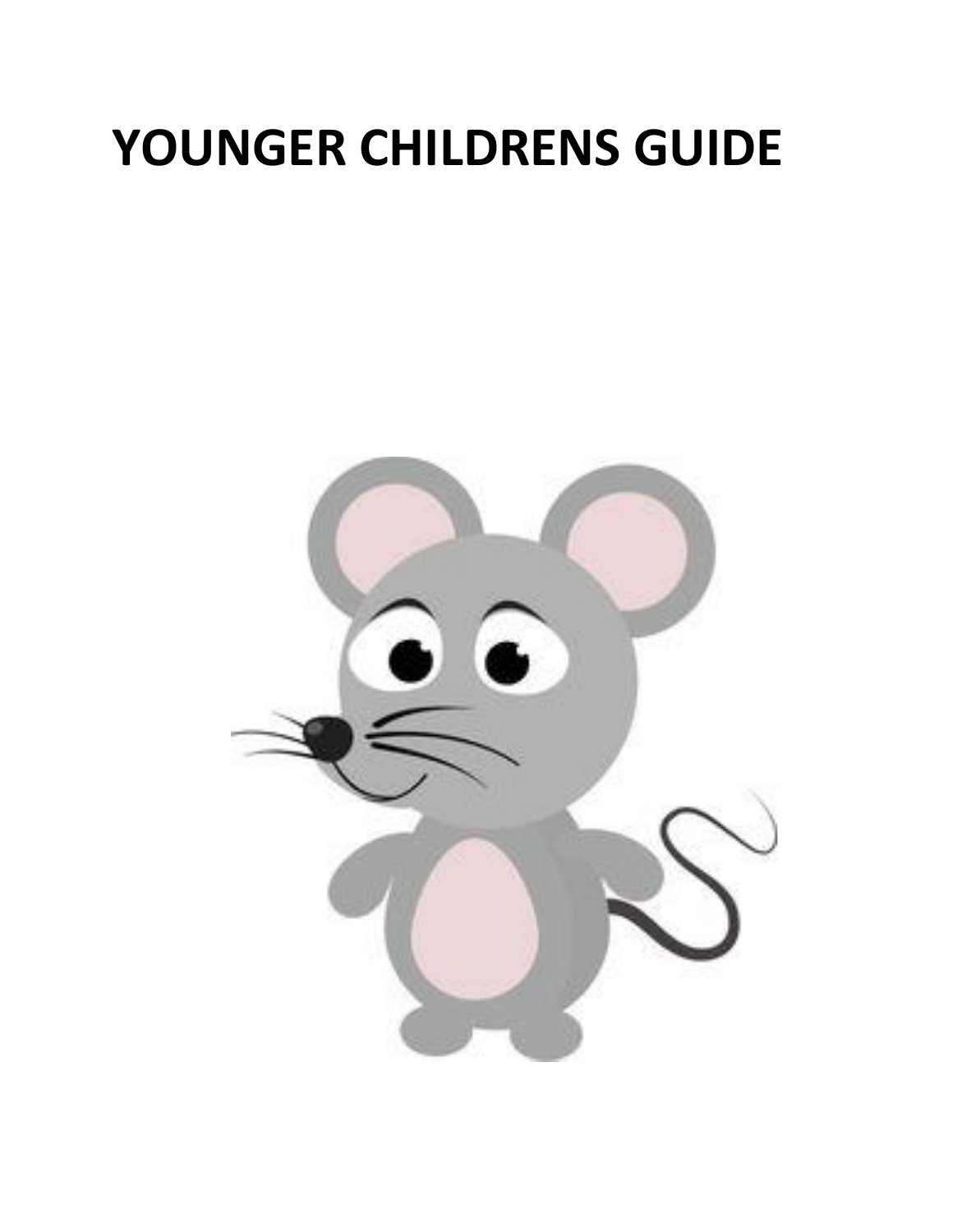

This little book is especially for you and its yours to keep.

This is the Ivy House Mouse, little Titch. I'm a fostered mouse and I want to answer some of your questions and worries about coming to live with your fostering family.

Little Titch is going to help you settle into your new home with your foster family.

#### **My fostering family are called:**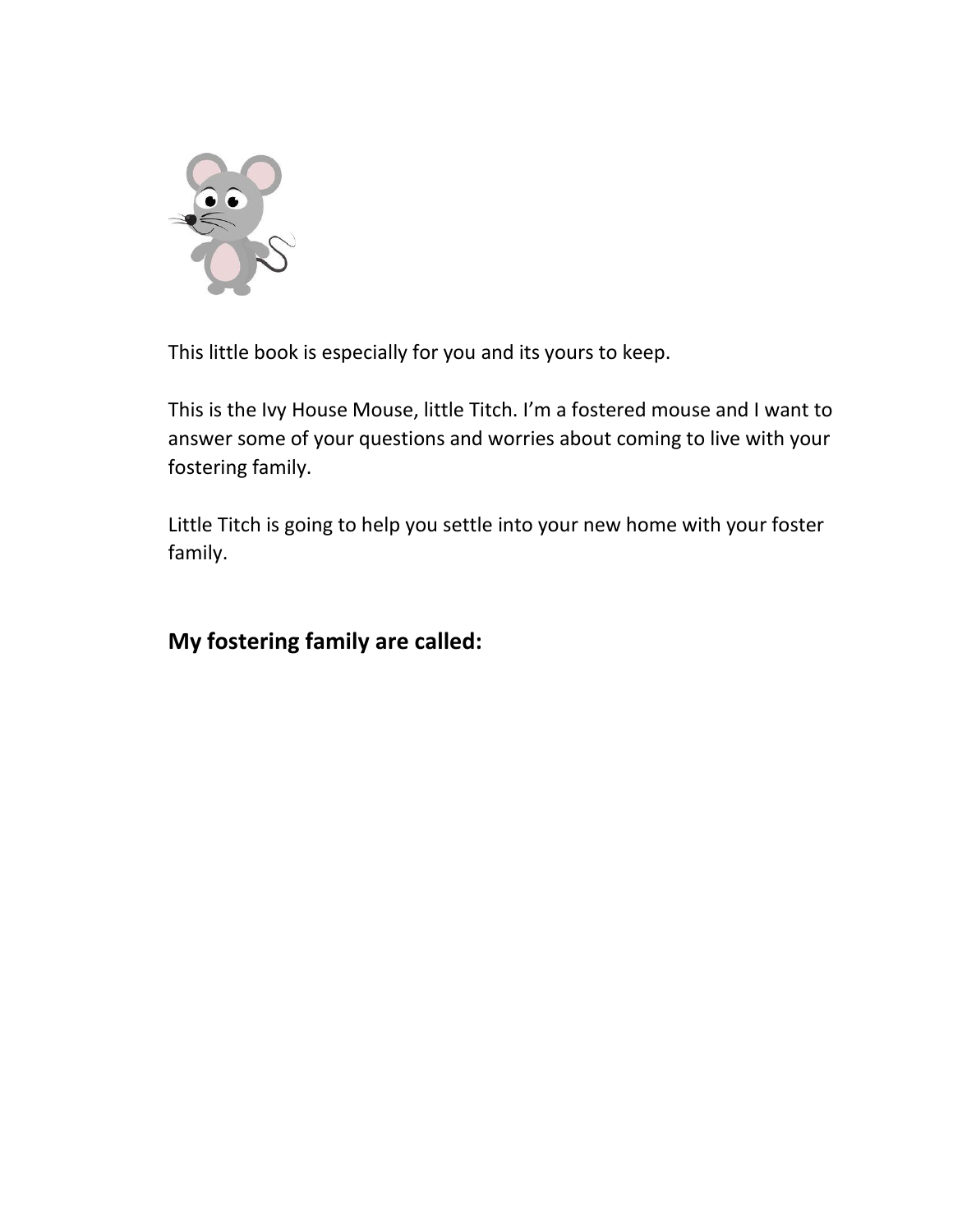

 **Titch wants to know all about you…**

**My Name is: ………………………………………………**

**I am ……… years old…………………………………….**

**Titch would love it if you could draw a picture of yourself here and tell us what you like to do and what your good at…….**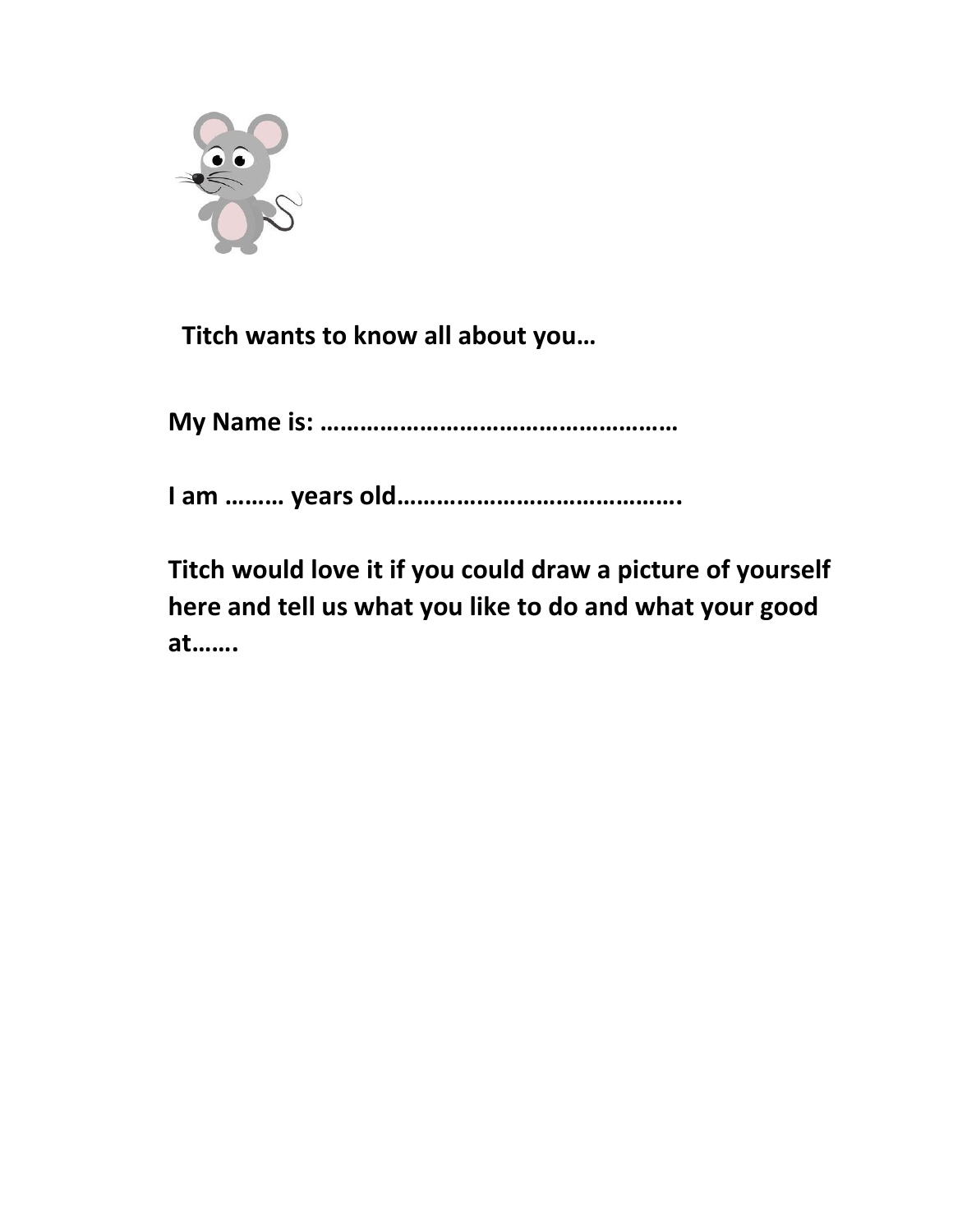

**Titch wants to tell you about your foster family.**

**My Foster family is:**

**They live at:**

**Can you draw a picture of your foster family here?**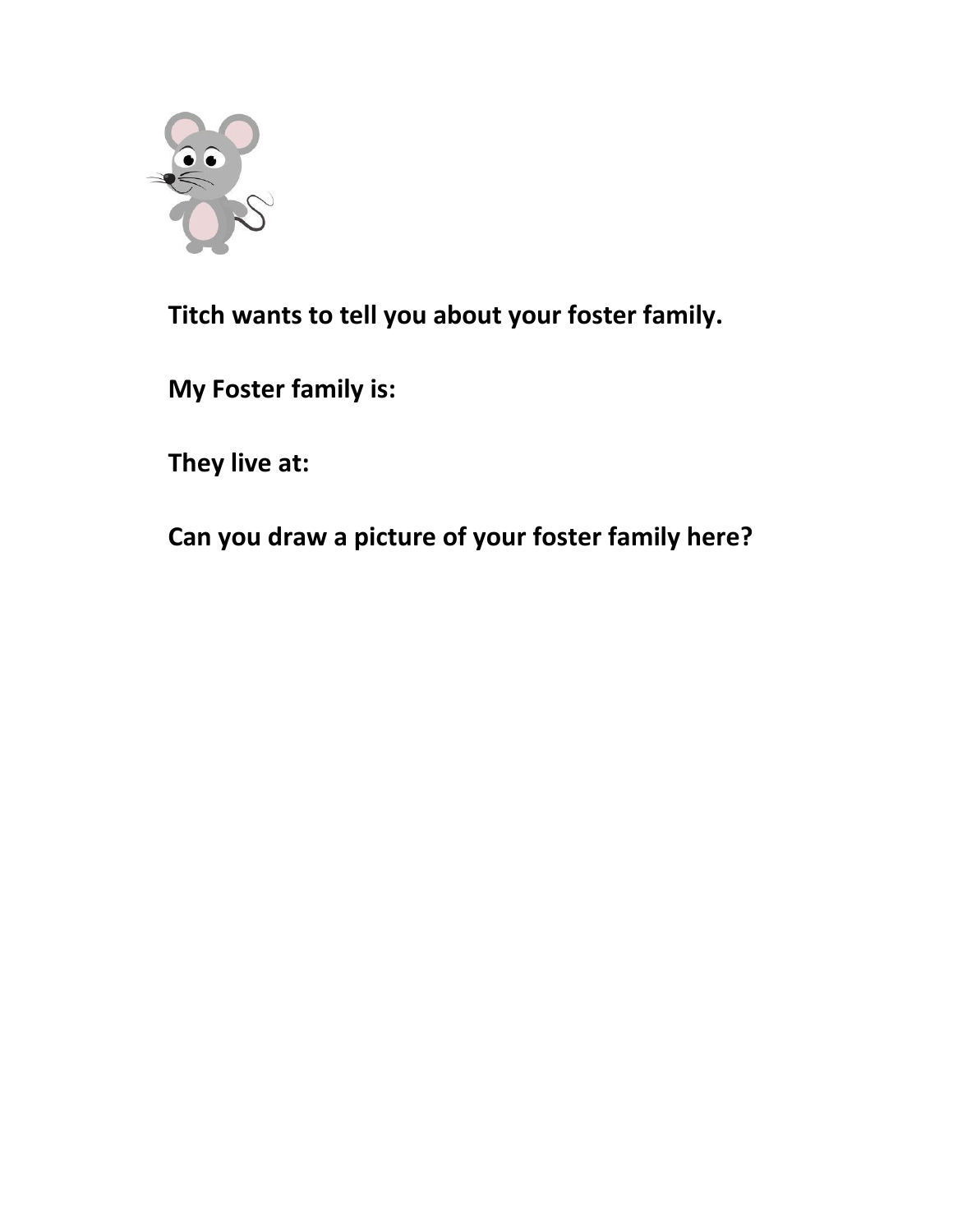

### **MY SOCIAL WORKER**

**My Social worker is called:**

**Your Social Worker is in charge of making sure that you are happy and safe.**

**Titch and your social worker have chosen your fostering family especially for you.** 

**Can you draw a picture for Titch of your Social worker?**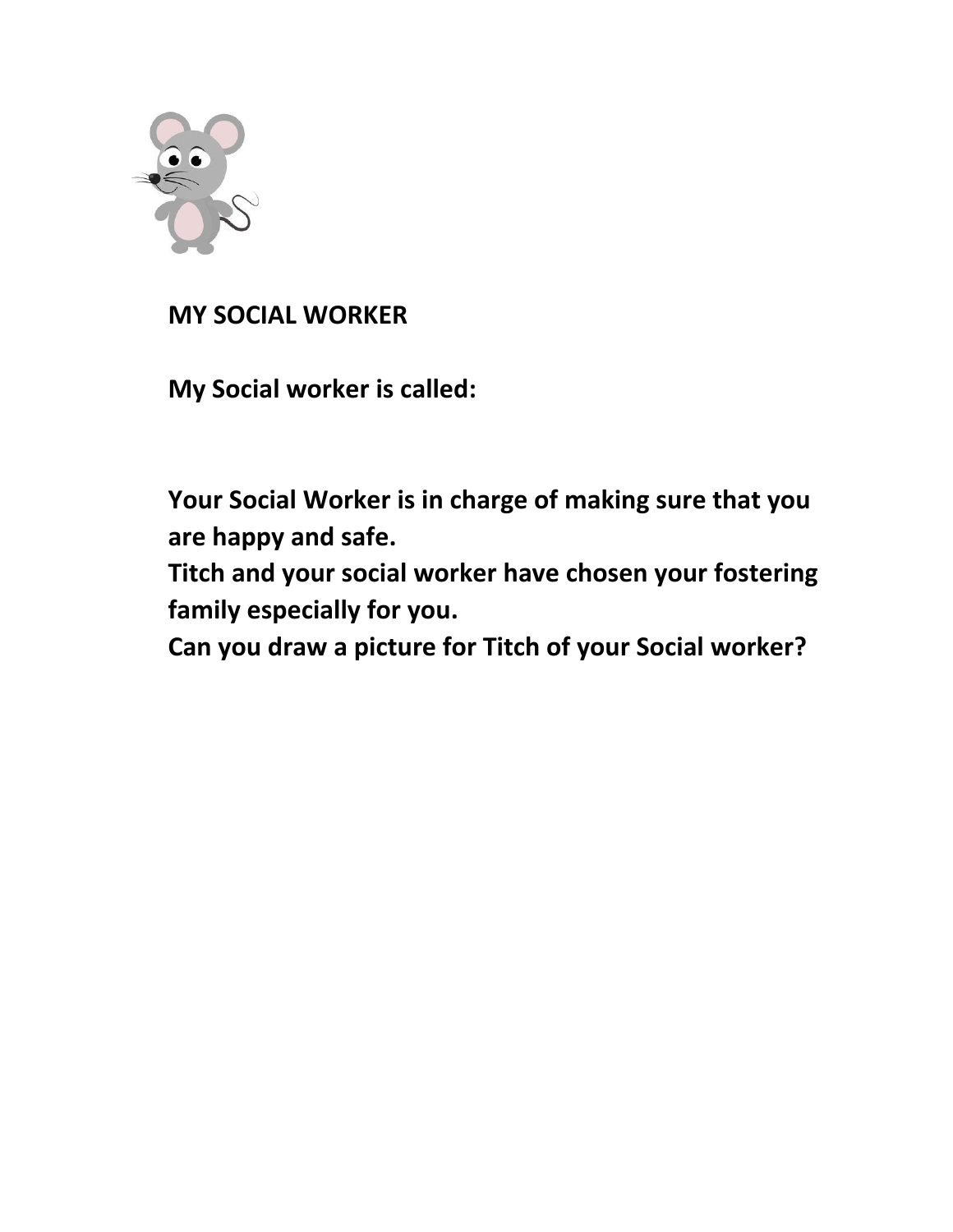

**TITCH'S STORY** 

**Titch knows how hard it is for children when they can't live with their families.** 

**Titch remembers feeling sad and worried when he left his family and came to live here with your fostering family.**

**Titch really likes your foster family and wants you to know that you will be looked after and kept safe.**

**Titch remembers having fun playing in the park with your foster family.**

**Titch remembers having nice food that helped him grow big and strong.** 

**Titch was really excited to have his new bedroom where he could keep his favourite things safe.**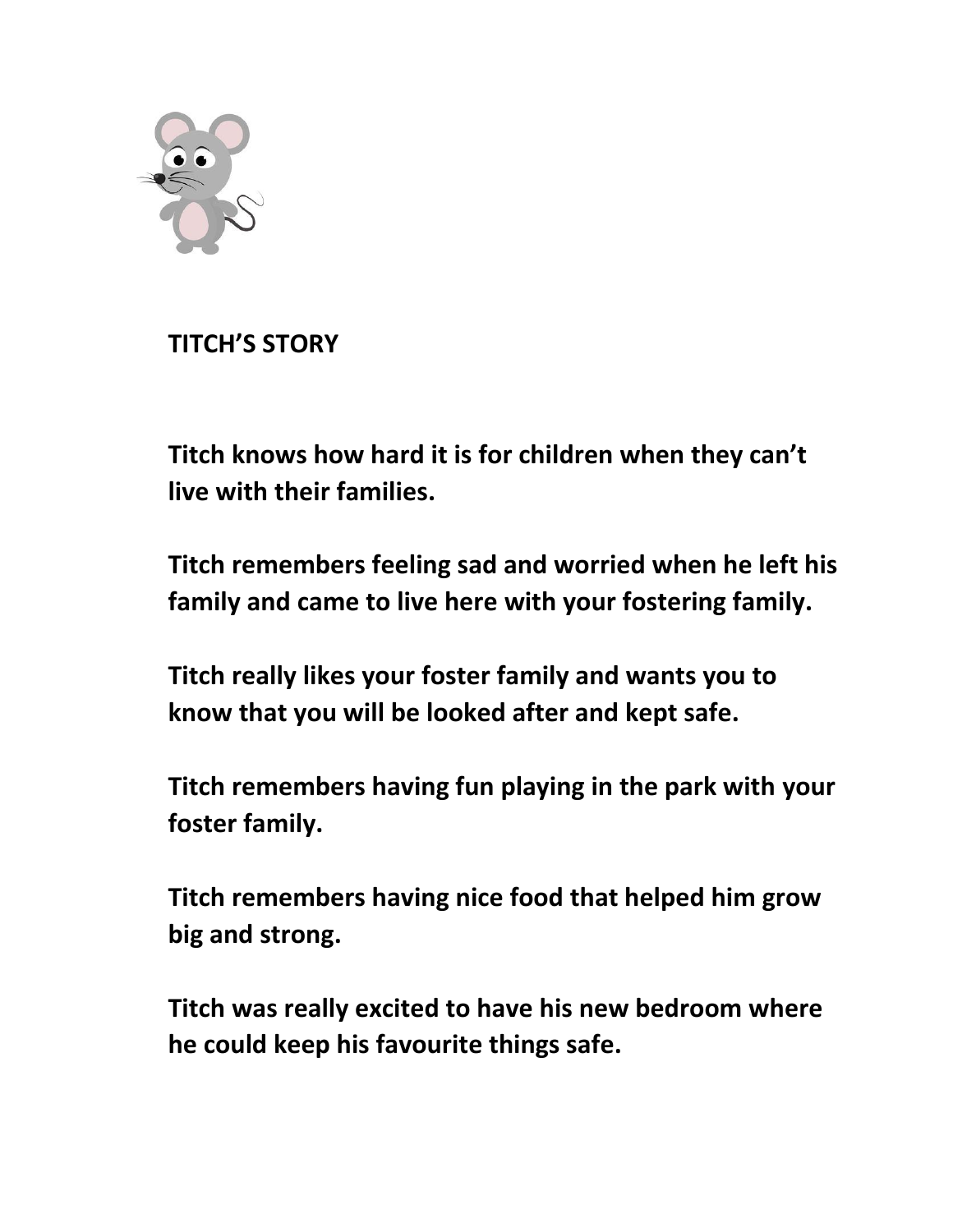**Titch visited his family with the help of your fostering family.**

**It helped Titch to talk to your foster family and his social worker about his big worries.** 

**Titch felt better because he knew he would be safe and looked after by your foster family.**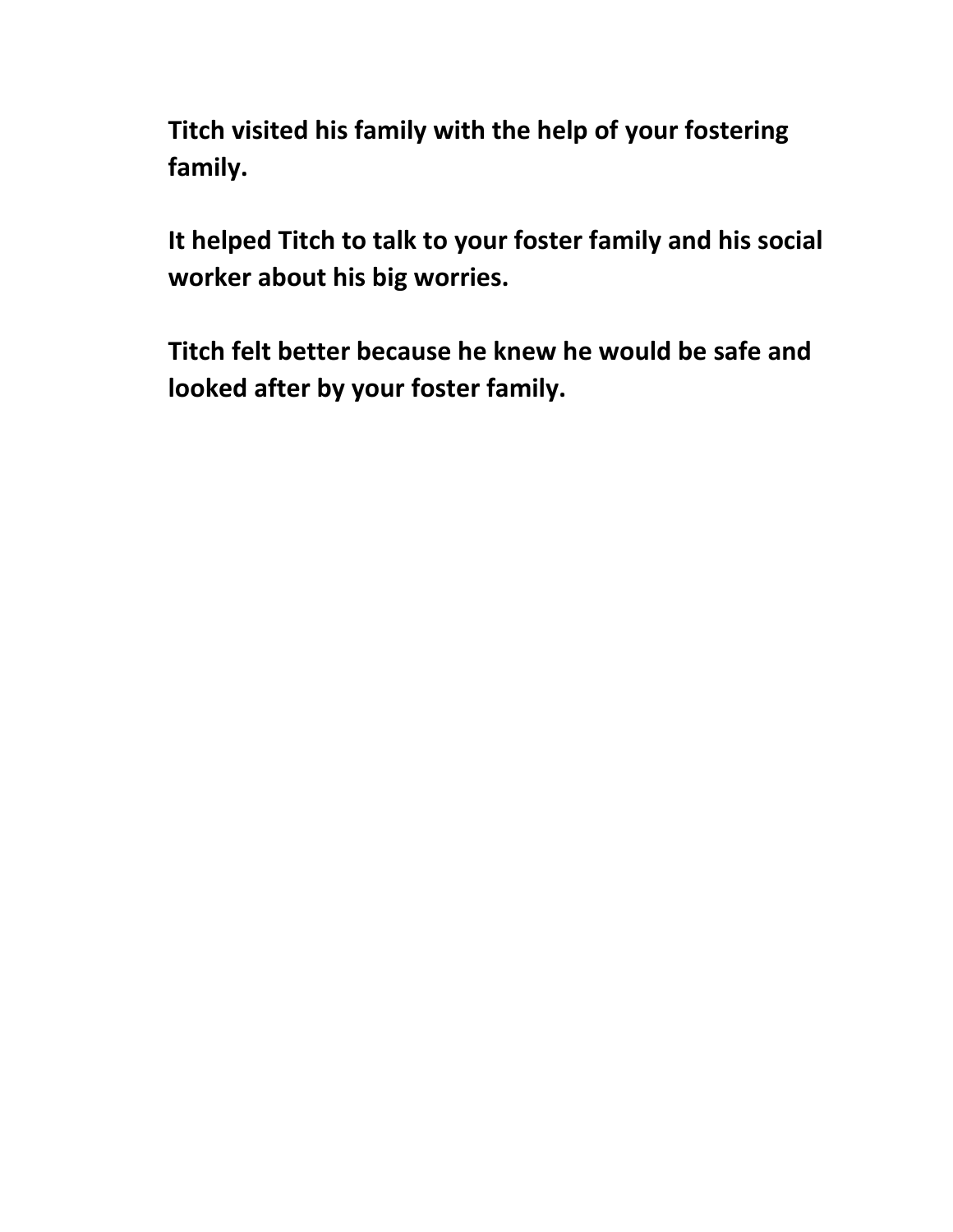

#### **PEOPLE TO TALK TO**

**Titch found it different when he moved in with your foster family. He was a little upset about leaving his own family.**

**Titch wants you to remember that you can talk to the grownups looking after you.** 

#### **SPECIAL THINGS**

**If there are things that are special to you and you want to bring them with you then your fostering family would love you to do this.**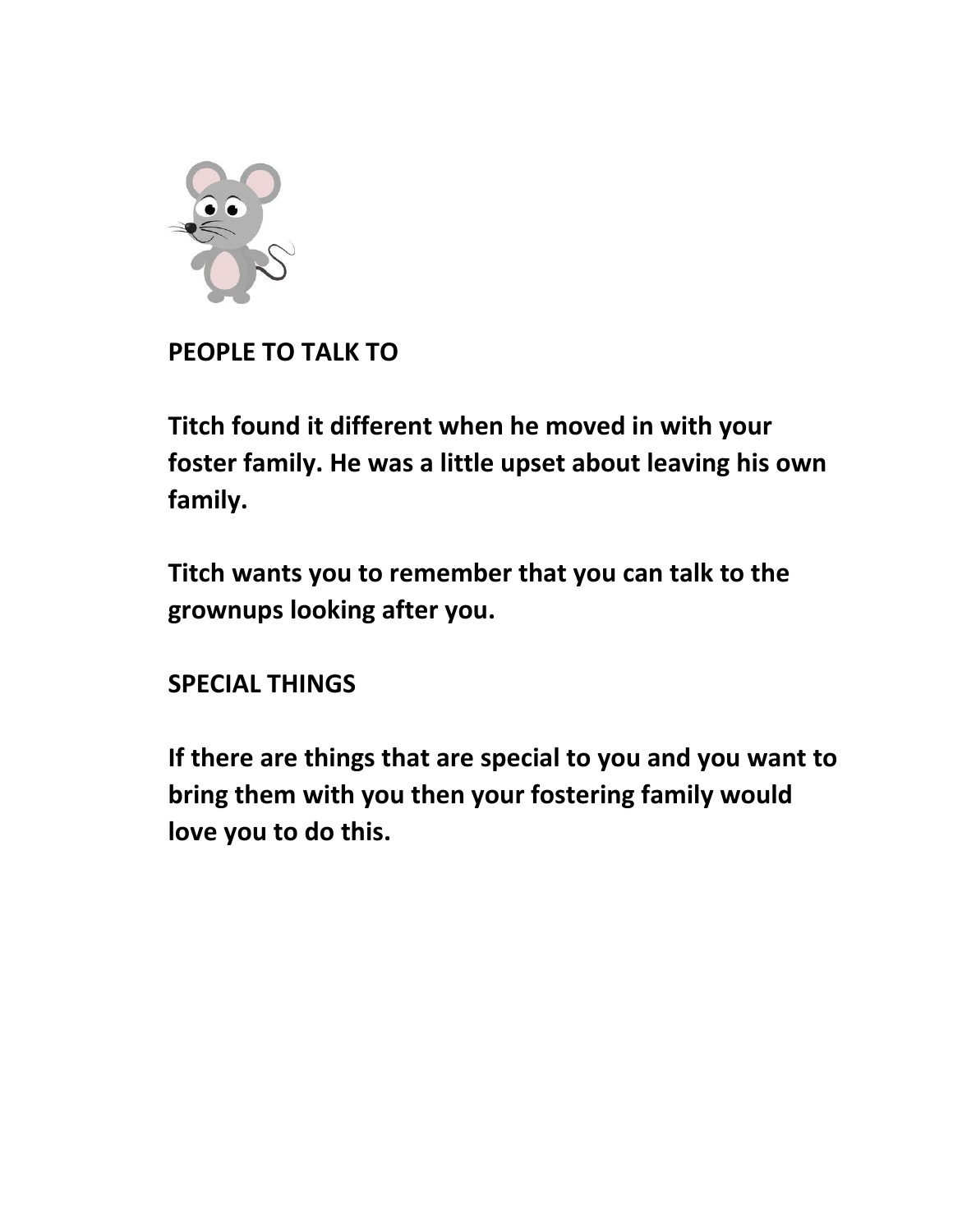

**You can draw a picture here of things that are special to you.**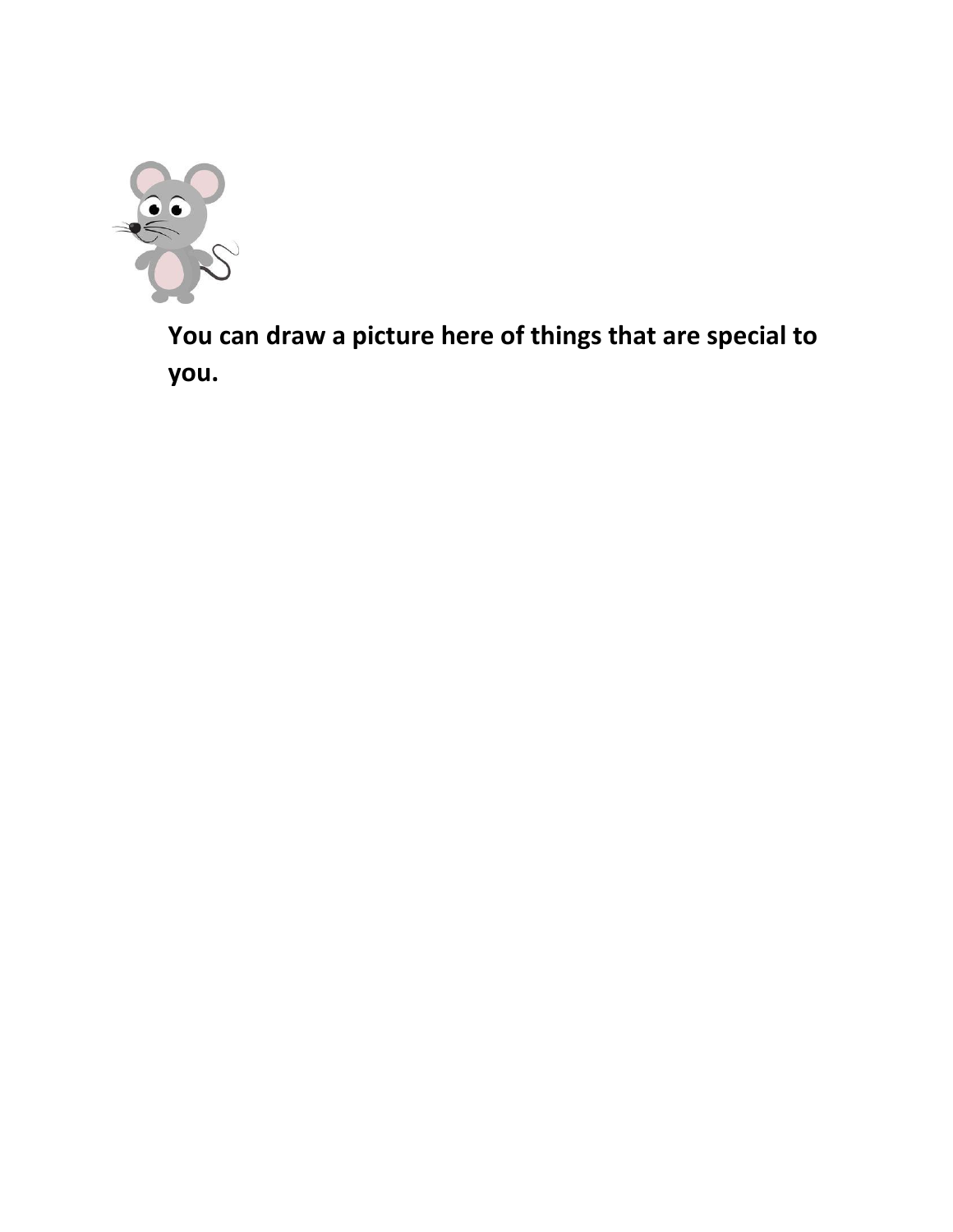**Can you find Titch he can't wait to meet you, he's somewhere in the house but where?**

**He's a Tinker that Titch, ask your fostering family to help you find him?**

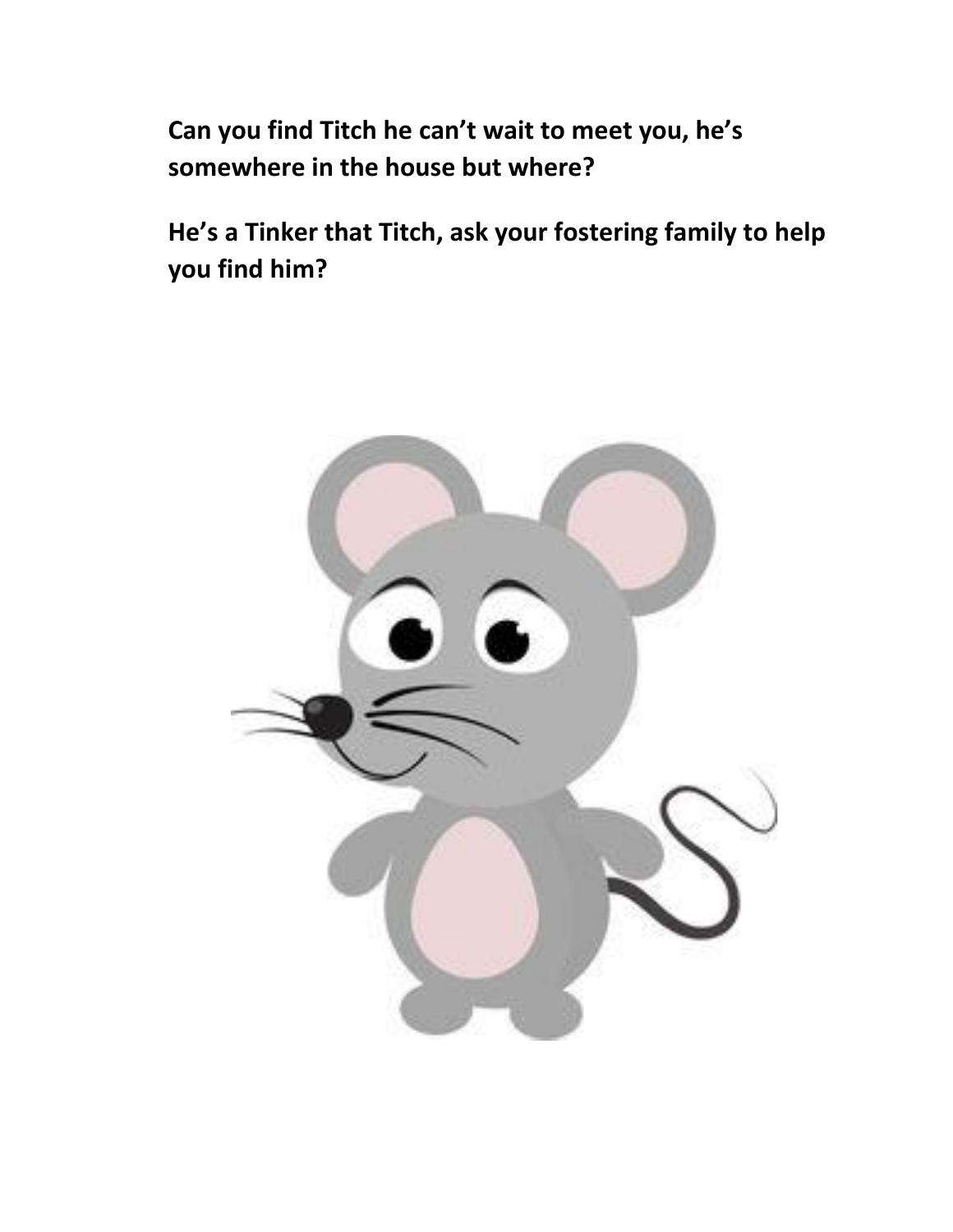

**Could you answer some questions for Titch with your foster carers and he will write back to you?**

- **Your Name?**
- **Your Foster Carers name?**
- **Did Titch help you settle in?**
- **What can Titch do better to help you?**
- **What did you like about Titch?**
- **Have you any questions for Titch?**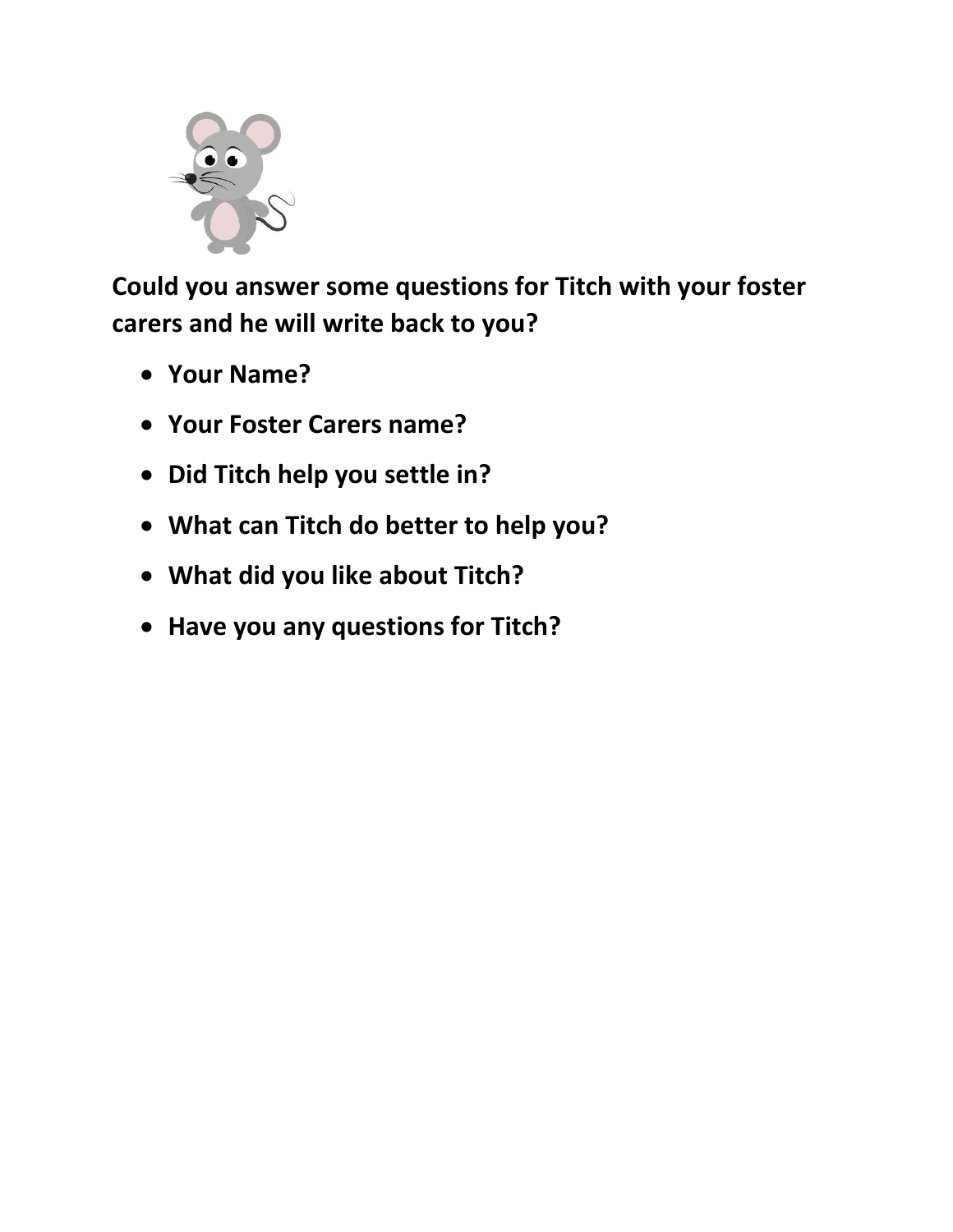

## **HERE ARE SOME NUMBERS FOR YOUR GROWN UPS TO USE FOR YOU.**

Katie Duffield is the Complaints and Congratulations Manager. You can contact her on: **01909 512168** or email her **[katie@Ivyhousefostering.co.uk.](mailto:katie@Ivyhousefostering.co.uk)**

#### **Ivy House Fostering Agency**

The Turbine Business Centre

Coach Close

**Shireoaks** 

Worksop

Nottinghamshire

S8 8AP

**The Children's Commissioner for England** is called Anne Longfield you can contact her at:

The office for the Children's Commissioner

20 Great Smith Street

London

SW1P 3BT.

T: 0207 78 38 330

[www.childrenscommissioner.gov.uk/info.request@childlrenscommissioner.gsi.gov.uk](http://www.childrenscommissioner.gov.uk/info.request@childlrenscommissioner.gsi.gov.uk)

#### **Ofsted**

Ofsted checks the work of fostering agencies in England:

Piccadilly Gate

Store Road

Manchester M1 2W